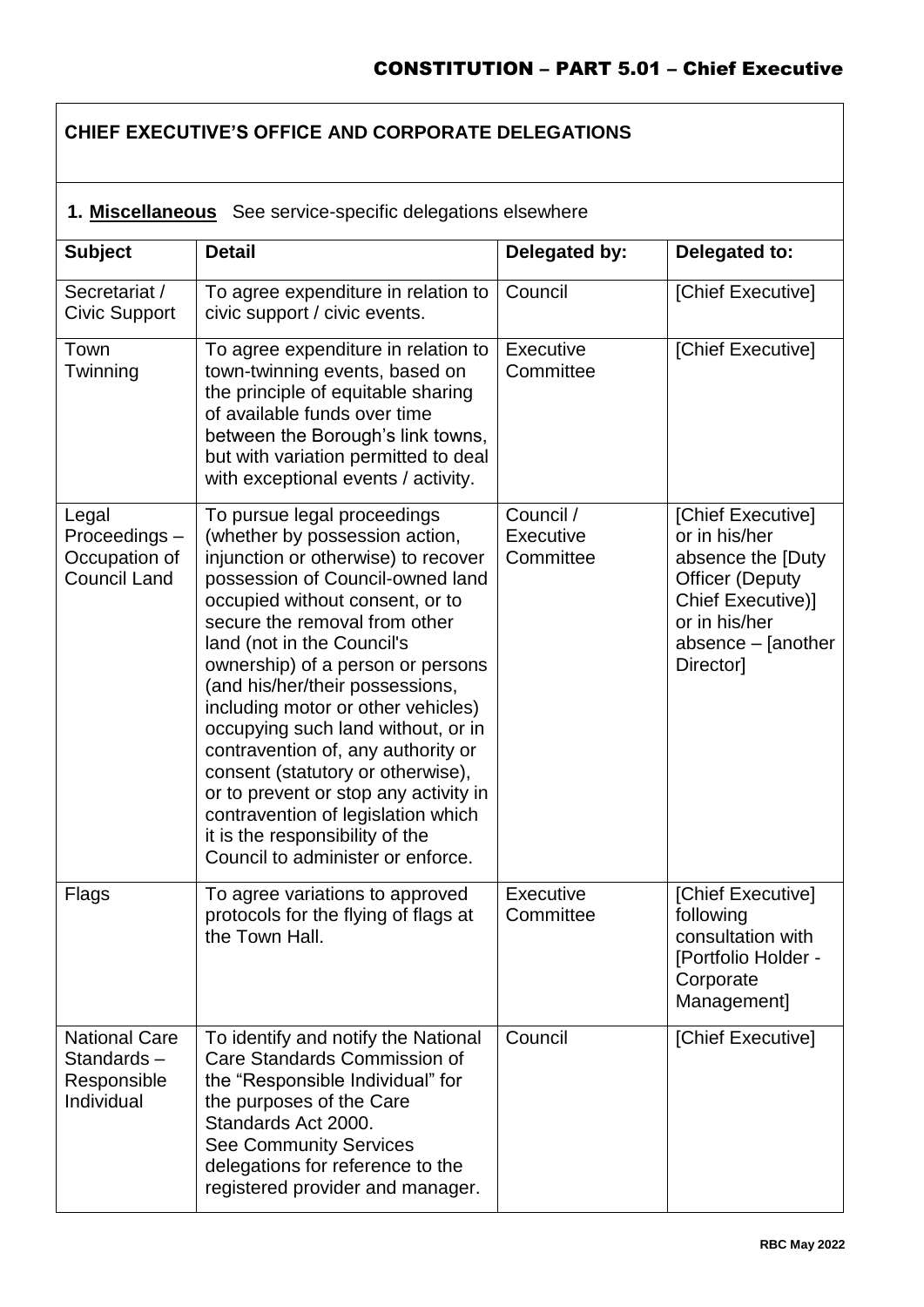| Returning<br>Officer / ERO<br><b>Functions</b> | To fulfil the duties of Returning<br><b>Officer and Electoral Registration</b><br>Officer for Redditch in accordance<br>with statute.                                                                                                         | External / Council                                                   | [Deputy Chief<br>Executive]                                                                                                              |
|------------------------------------------------|-----------------------------------------------------------------------------------------------------------------------------------------------------------------------------------------------------------------------------------------------|----------------------------------------------------------------------|------------------------------------------------------------------------------------------------------------------------------------------|
| Urgent<br><b>Business</b>                      | To determine urgent matters<br>where there is insufficient time to<br>convene a meeting of the Council,<br>Executive or other Committee, or<br>it would be disproportionate to do<br>so in relation to the scale of the<br>decision required. | Council or<br><b>Executive</b><br>Committee/Leader<br>as appropriate | [Chief Executive]<br>following<br>consultation with<br>the<br>[Executive/Leader],<br>[S 151 Officer] and<br>the [Monitoring<br>Officer]. |
| General<br>Delegations                         | 1)<br>In the absence of the Chief<br>Executive, to exercise the<br>various specific delegations<br>(referred to elsewhere within<br>Scheme of Delegations to<br>Officers, etc.)                                                               | Council /<br><b>Executive</b><br>Committee                           | [Duty Officer<br>(Deputy Chief<br>Executive)]                                                                                            |
|                                                | In the absence of the Chief<br>2)<br>Executive, to exercise the<br>Proper Officer functions which<br>are the responsibility of the<br><b>Chief Executive.</b>                                                                                 | Council /<br>Executive<br>Committee                                  | [Deputy Chief<br>Executive] or<br><b>[other Chief</b><br><b>Executive</b><br>Nominee]                                                    |
|                                                | In the absence of the relevant<br>3)<br>Director, to exercise the<br>various specific delegations<br>set out in the Scheme, except<br>in circumstances where<br>statute debars such action.                                                   | Council /<br>Executive<br>Committee                                  | [Chief Executive]/<br>[Duty Officer<br>(Deputy Chief<br>Executive)]                                                                      |
|                                                | To reply on the Council's<br>4)<br>behalf, where time limits<br>require, to all consultations<br>from adjoining local<br>authorities, the County<br>Council, the LGA, the<br>Government and other bodies.                                     | Council /<br><b>Executive</b><br>Committee                           | Directors / relevant<br>3rd and 4th Tier<br><b>Officers</b>                                                                              |
|                                                | Other than as detailed<br>5)<br>elsewhere in this Scheme of<br>Delegation to Officers and<br>subject to the agreed policy of<br>the Council to accept<br>bookings of all other Council<br>accommodation.                                      | Executive<br>Committee                                               | [Chief Executive]/<br>[Deputy Chief<br>Executive]/<br><b>Directors</b>                                                                   |
| <b>Miscellaneous</b><br>delegations            | To apply for Licences, on behalf<br>of the Council.                                                                                                                                                                                           | Executive<br>Committee                                               | Directors/Officers<br>authorised by<br><b>Directors</b>                                                                                  |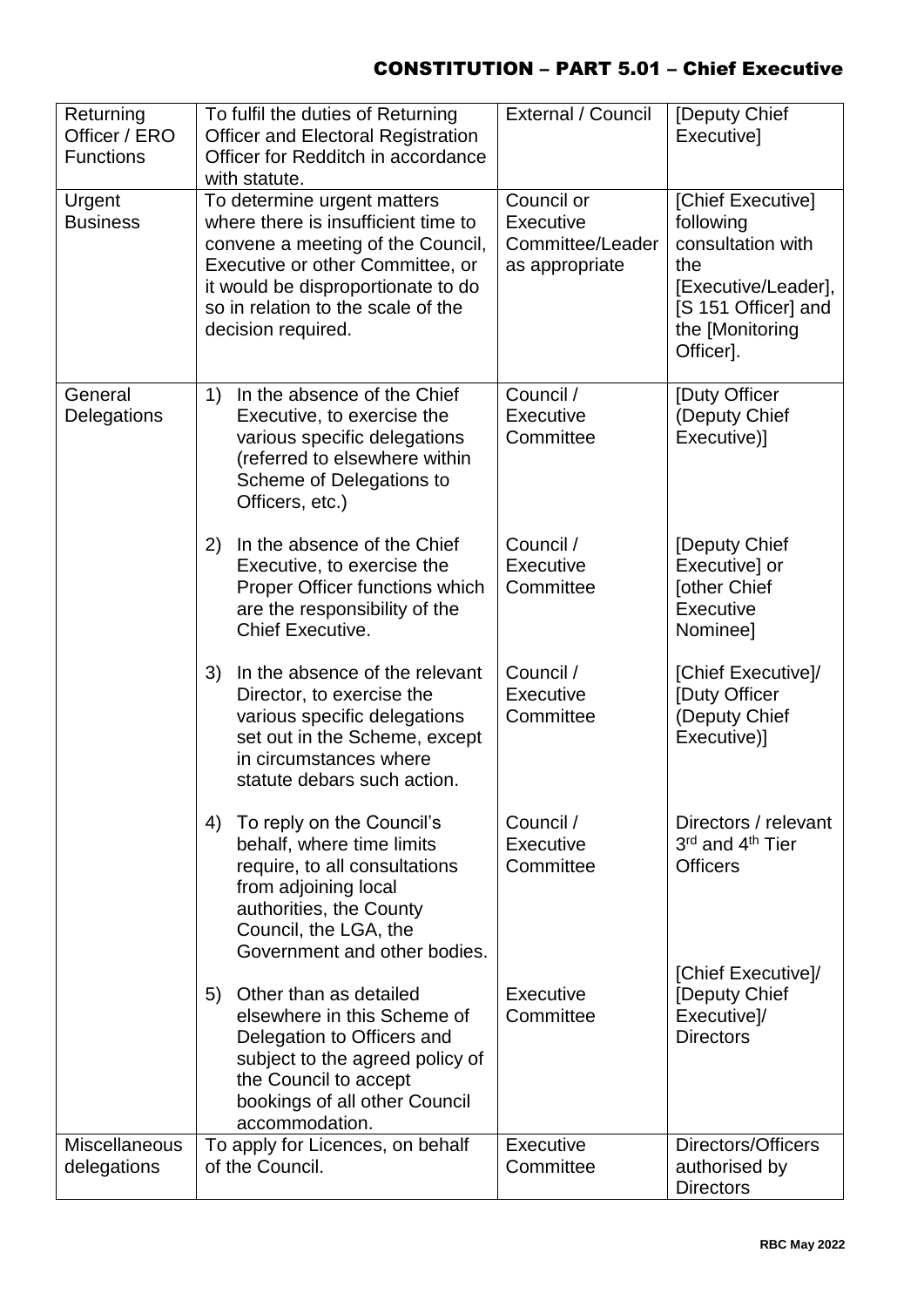| Civil<br>Emergencies      | To act in accordance with<br>1.<br>the delegated procedures<br>set out in the Emergency<br>Plan.<br>2. To enable Officers to<br>undertake appropriate<br>communications activity<br>during an emergency<br>without recourse to<br>Members, should the<br>situation require an<br>immediate response.<br>3. To take any action and to<br>incur expenditure essential<br>to meet any immediate<br>needs created by an<br>emergency in accordance<br>with the Financial<br>Regulations.<br>4. To take any decisions,<br>including key decisions,<br>where any delay in taking<br>the decision would<br>seriously prejudice the<br>Council's or the public<br>interest to the extent that it<br>is appropriate to exercise<br>emergency powers. The<br>Chief Executive will report<br>any such decision to the<br>next meeting of Council. | <b>Executive</b><br>Committee / the<br>Leader | The Chief<br><b>Executive, Deputy</b><br>Chief Executive,<br><b>Executive Director</b><br>and Heads of<br>Service, following<br>consultation with<br>the Leader or, in<br>his/her absence,<br>the Deputy Leader |
|---------------------------|----------------------------------------------------------------------------------------------------------------------------------------------------------------------------------------------------------------------------------------------------------------------------------------------------------------------------------------------------------------------------------------------------------------------------------------------------------------------------------------------------------------------------------------------------------------------------------------------------------------------------------------------------------------------------------------------------------------------------------------------------------------------------------------------------------------------------------------|-----------------------------------------------|-----------------------------------------------------------------------------------------------------------------------------------------------------------------------------------------------------------------|
| 2.                        | <b>Proper Officer Delegations</b>                                                                                                                                                                                                                                                                                                                                                                                                                                                                                                                                                                                                                                                                                                                                                                                                      |                                               |                                                                                                                                                                                                                 |
| Subject:                  | Detail:                                                                                                                                                                                                                                                                                                                                                                                                                                                                                                                                                                                                                                                                                                                                                                                                                                | Delegated by:                                 | Delegated to:                                                                                                                                                                                                   |
| Council<br><b>Summons</b> | To sign summonses to Council<br>Meetings and to receive notices<br>regarding addresses to which<br>summons to meeting is to be sent<br>under provisions of paragraphs<br>$4(2)(b)$ and $4(3)$ of Schedule 12 to<br>the Local Government Act 1972.                                                                                                                                                                                                                                                                                                                                                                                                                                                                                                                                                                                      |                                               | [Chief Executive]<br>or in his/her<br>absence the<br>[Monitoring Officer]                                                                                                                                       |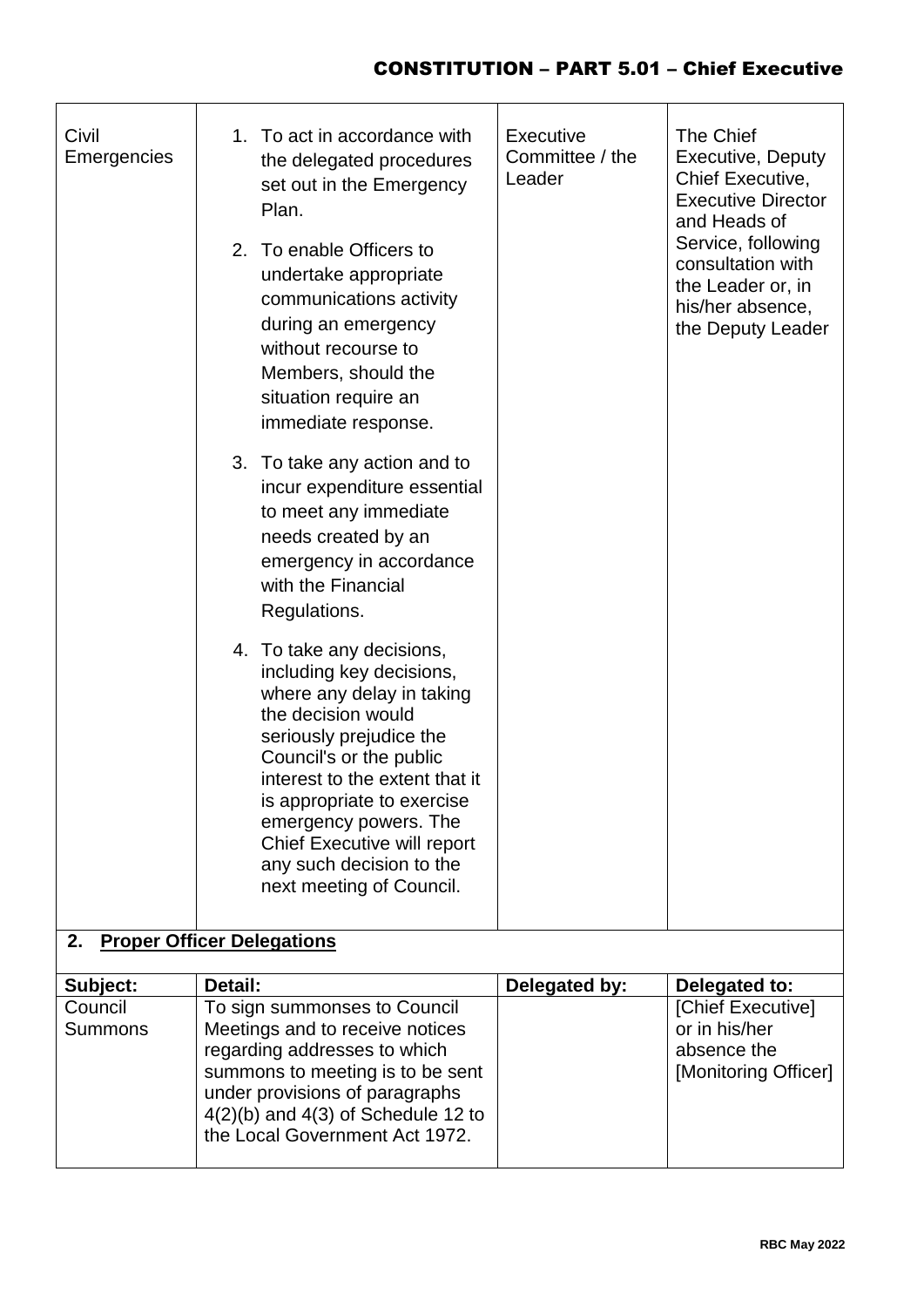| Local<br>Government<br>Act 1972 | To be appointed "Proper Officer"<br>in relation to the following<br>provisions of the Local<br>Government Act 1972:<br>a. Sections 83(1) to (4) -<br>Witness and receipt of<br>acceptance of office                                       | a. [Chief Executive]                                                 |
|---------------------------------|-------------------------------------------------------------------------------------------------------------------------------------------------------------------------------------------------------------------------------------------|----------------------------------------------------------------------|
|                                 | b. Section 84 – Receipt of<br>declaration of resignation of<br>office                                                                                                                                                                     | b. [Chief Executive]<br>c. [Head of Legal,                           |
|                                 | c. Section 89 $(1)$ $(b)$ : Receipt of<br>notice of casual vacancy from<br>two local electors                                                                                                                                             | Democratic and<br>Property<br>Services]                              |
|                                 | d. Section 229(5): Certification<br>of photographic copies of<br>document                                                                                                                                                                 | d.[Legal,<br>Democratic and<br>PropertyService<br>s]                 |
|                                 | e. Sections $234(1)$ and $(2)$ :<br>Authentication of documents                                                                                                                                                                           | e. [Head of Legal,<br>Democratic and<br><b>PropertyService</b><br>s] |
|                                 | f. Section 88 (2): Convening of<br>meeting to fill casual vacancy<br>in the office of Mayor                                                                                                                                               | f. [Chief Executive]                                                 |
|                                 | g. Section 210 (6) and (7):<br>Charity functions of holders of<br>offices with existing<br>authorities transferred to<br>holders of equivalent office<br>with new authorities, or, if<br>there is no such office to<br>"Proper officers". | g. [Head of Legal,<br>Democratic and<br>Property<br>Services]        |
|                                 | h. Section 212(1) and (2):<br>Proper Officer to act as Local<br><b>Registrar for Land Charges</b><br>Act 1925                                                                                                                             | h. [Head of Legal,<br>Democratic and<br>Property<br>Services]        |
|                                 | i.<br>Section 225: Deposit of<br>documents                                                                                                                                                                                                | i. [Head of Legal,<br>Democratic and<br><b>Property</b><br>Services] |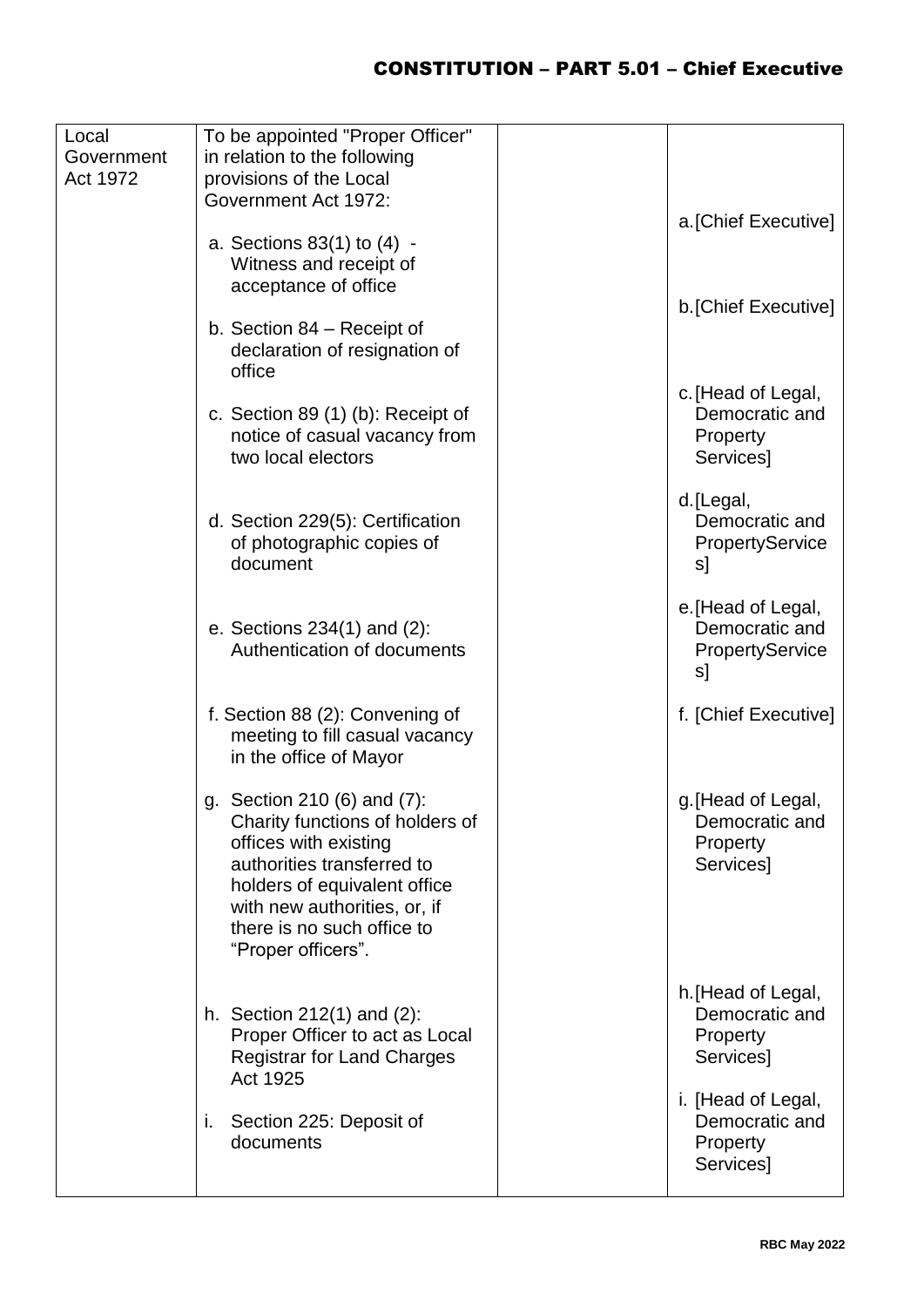| Section 236(9): To send<br>j.<br>copies of byelaws for parish<br>records                                                                            | j. [Head of Legal,<br>Democratic and<br>Property<br>Services]          |
|-----------------------------------------------------------------------------------------------------------------------------------------------------|------------------------------------------------------------------------|
| k. Section 236(10): To send<br>copies of byelaws to the<br><b>County Council</b>                                                                    | k. [Head of Legal,<br>Democratic and<br>Property<br><b>Services</b> ]  |
| Section 238: Certification of<br>I.<br>byelaws                                                                                                      | I. [Executive<br>Director of<br>Finance and<br>Corporate<br>Resources} |
| m. Section 228 (3): Accounts of<br>"any Proper Officer" to be<br>open to inspection by any<br>member.                                               | m. [Head of<br>Planning,<br>Regeneration<br>and Leisure<br>Services]   |
| n. Section 191: Function with<br>respect to ordnance survey                                                                                         | n. [Head of<br>Planning,<br>Regeneration<br>and Leisure                |
| o. Sections $115(2)$ and $146(1)(a)$<br>and (b): Receipt of money<br>due from officers declaration<br>and certificates with regard to<br>securities | Services]<br>o. [Executive<br>Director of<br>Finance and<br>Resources] |
| p. Section 151                                                                                                                                      | p. [Executive<br>Director of<br>Finance and<br>Resources]              |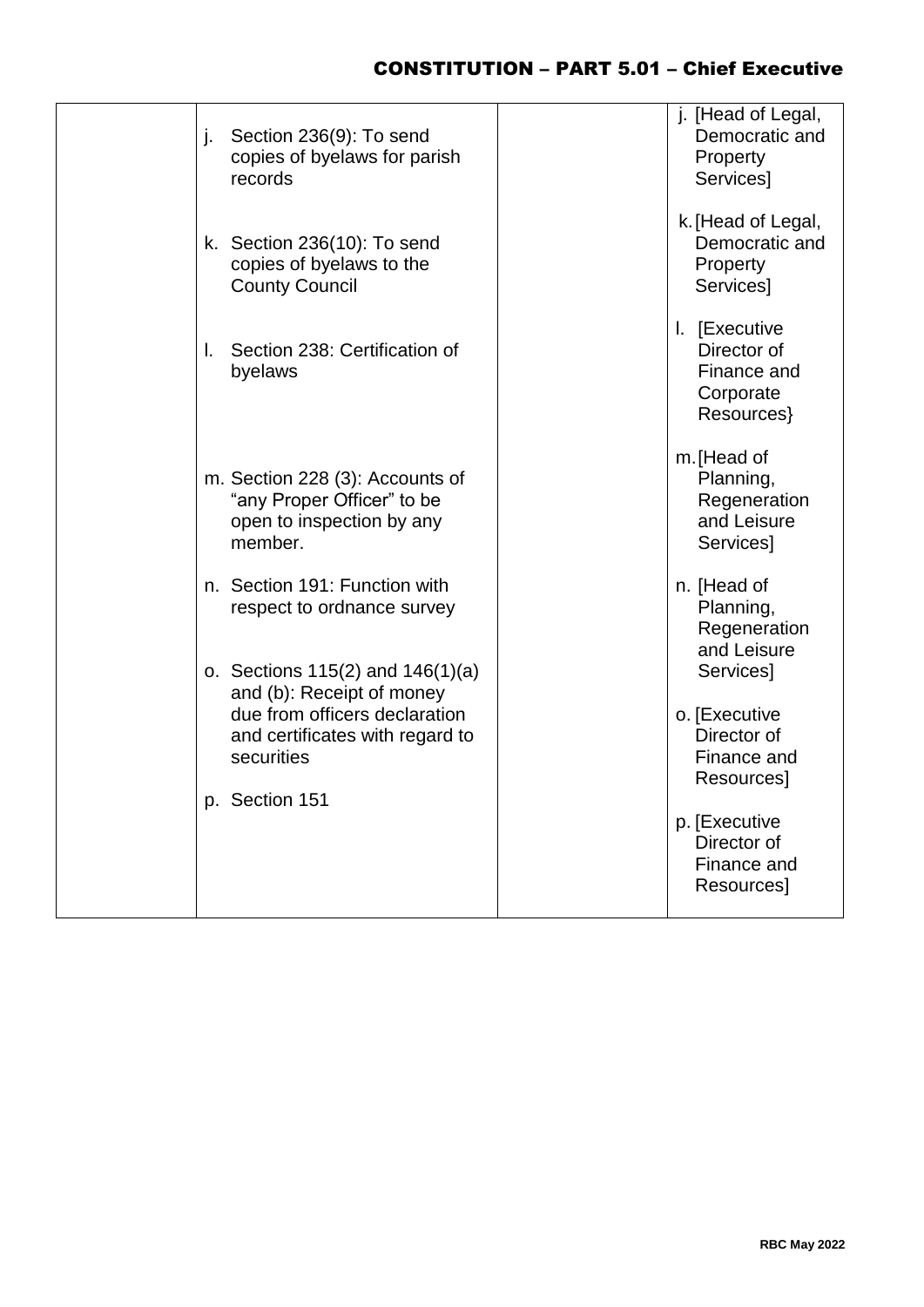|          | 3. Regulation of Investigatory Powers Act (RIPA)                                                                                                                                                                                                   |                 |                                                                                                                                    |  |
|----------|----------------------------------------------------------------------------------------------------------------------------------------------------------------------------------------------------------------------------------------------------|-----------------|------------------------------------------------------------------------------------------------------------------------------------|--|
| Subject: | Detail:                                                                                                                                                                                                                                            | Delegated by:   | Delegated to:                                                                                                                      |  |
|          | 1. To review, revise and update<br>the Council's RIPA policy.                                                                                                                                                                                      | $1 - 7$ Council | 1. [Head of Legal,<br>Democratic and<br>Property<br>Services.]                                                                     |  |
|          | 2. Under the provisions of Part 1<br>chapter 2 of the Regulation of<br><b>Investigatory Powers Act 2000</b><br>relating to the Accessing of<br>Communications Data, to<br>appoint officers to act as<br><b>SPOCs (Single Point of</b><br>Contact). |                 | 2. [Head of Legal,<br>Democratic and<br>Property<br>ServicesService<br>$s.$ ]<br>3. Heads of                                       |  |
|          | 3. To grant authorisations,<br>subject to approval by the<br>Magistrate's Court, under the<br>Regulation of Investigatory<br>Powers Act (RIPA) 2000 to<br>conduct covert surveillance.                                                             |                 | Service<br>authorised to do<br>so under<br>Appendix 2 of<br>the RIPA policy.<br>4. Heads of                                        |  |
|          | 4. In relation to requests for<br>Directed Surveillance,<br>including authorisation as<br>referred to above, to sign all<br>necessary documents and<br>forms whether by way of<br>Authorisation, Review, or<br>Cancellation                        |                 | Service<br>authorised to do<br>so under<br>Appendix 2 of<br>the RIPA policy.<br>5. [Chief Executive]<br>or in his                  |  |
|          | 5. In relation to requests for<br>Covert Human Intelligence<br>Sources where the source is<br>aged under 18, to sign all<br>necessary documents and<br>forms whether by way of<br>Authorisation, Review, or<br>Cancellation.                       |                 | absence the<br>[Deputy Chief<br>Executive.<br>6. The Information<br>Management<br>Team under the<br>supervision of the<br>[Head of |  |
|          | 6. To maintain the central record<br>of documents relating to RIPA<br>policy, including<br>authorisations.<br>(See also Transformation and<br><b>Organisational Development</b><br>delegations)                                                    |                 | Transformation,<br>Organisational<br>Development and<br>Digital Strategy].                                                         |  |